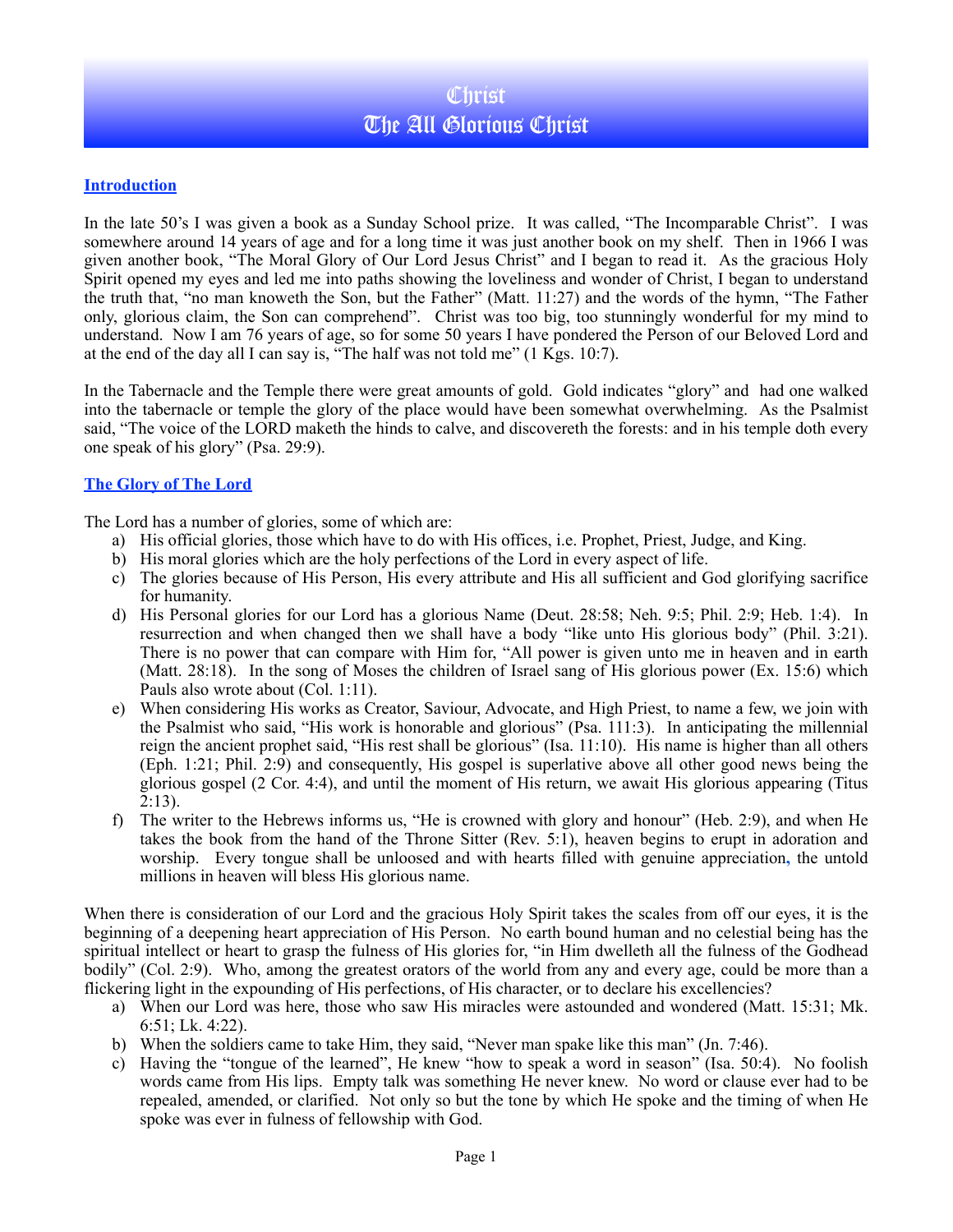## **Christ** The All Glorious Christ

d) Never was the Holy Spirit grieved with anything He said. No foul speech or double talk came from His lips. Such was the greatness of His perfections in life and speech that never did He need to ask for forgiveness from man or God, nor did He ever have a sin to confess. He alone could lift His eyes and look to Heaven as if it were face to face with the Moral Governor who dwells in unyielding light of the Universe. He never knew the blushing or embarrassment of a wrong done. His was a body impervious to disease and a spirit impervious to sin. His life was one of stainless perfections and faultless activity.

God has always been exceedingly jealous for the integrity of His Son. Therefore, in the offerings there was to be no blemish, no spot, no leaven, no feathers, no yoke. Ever under the direction of the Holy Spirit, He never acted independently of God, nor contrary to His character and purpose.

### **Christ The First and The Last**

In reading Revelation chapter one, it is very hard to miss the declarations concerning the Son of God. There is emphasis on:

- a) His name and associated Titles: "Jesus Christ" is mentioned four times (ch. 1:1, 2, 5, 9) and then not again until a single reference in chapter 12:17, and then in the final comments (ch. 22:21).
- b) It is then observed the distinguishing ascription in the presentation, He is, "the Faithful Witness, and the first begotten of the dead, and the Prince of the kings of the earth" (ch. 1:5).
- c) He is the "Almighty" (ch. 1:8).
- d) There is brought to our attention the glory of His coming to rule and His completeness of Revelation being the Alpha and Omega, and His eternal unchangeable Being (Mal. 3:6), a truth expressed in Revelation 1:8 and repeated in verse 11.
- e) Another repeated description is, "The First and the Last" (ch. 1:11 and repeated in v. 17).
- f) John, upon hearing the voice behind him, turns and sees one in the midst of the golden candlesticks like unto the Son of Man (ch. 1:12, 13).
- g) There is given the magnificent description of the Lord (ch. 1:13-17).
- h) Then those words of superlative triumph, "I am He that liveth, and was dead; and, behold, I am alive forevermore, Amen; and have the keys of hell and of death" (ch. 1:18).
	- i) John had seen the Lord on earth. It was he who lay on Jesus' bosom and wrote concerning the Lord, "That which was from the beginning, which we have heard, which we have seen with our eyes, which we have looked upon, and our hands have handled" (1 Jn. 1:1), but nothing could have prepared him for this manifestation. Such was this manifestation of the glory of the Lord, John was completely overwhelmed and fell at the feet of the Lord as one dead (Rev. 1:17).

Considering the title, "The First and the Last". The first observation is that of the expressions: "First and the last"; "Beginning and the End"; "Alpha and Omega". "The First and the Last" is the only one that is found outside Revelation. "Alpha and Omega" only occurs in Rev. 1:8, 11; 21:6; 33:8. The "Beginning and the End" only occurs in Rev. 21:6 and 22:13. The "First and the Last" is found in two places in the Old Testament (Isa. 44:6; 48:12) and four times in the New Testament (Rev. 1:11, 17; 2:8; 22:13). We are given a very significant key to its meaning when looking at the associated name and happenings in these two Old Testament passages.

a) Isaiah 44:6 "Thus saith the LORD (Jehovah), the King of Israel (and His Redeemer, the LORD of Hosts) (I am the First and I am the Last: and beside me there is no God.)

The Contexts:

a) In Isaiah 40 there is a complete change of tone as God speaks to and concerning His people. They had and at that time will have enemies around them but God will destroy them (Isa. 41:12, 15-16).He will protect His people (Isa. 41:10).

God rules in solitary permanent exclusivity (Isa. 43:10-11; 44:6, 8). The ancient prophet Moses wrote, "Who is like unto Thee, O LORD, among the gods? who is like unto Thee, glorious in holiness, fearful in praises, doing wonders?" (Ex. 15:11). How deep are the expressions concerning God which ought to produce a spirit of